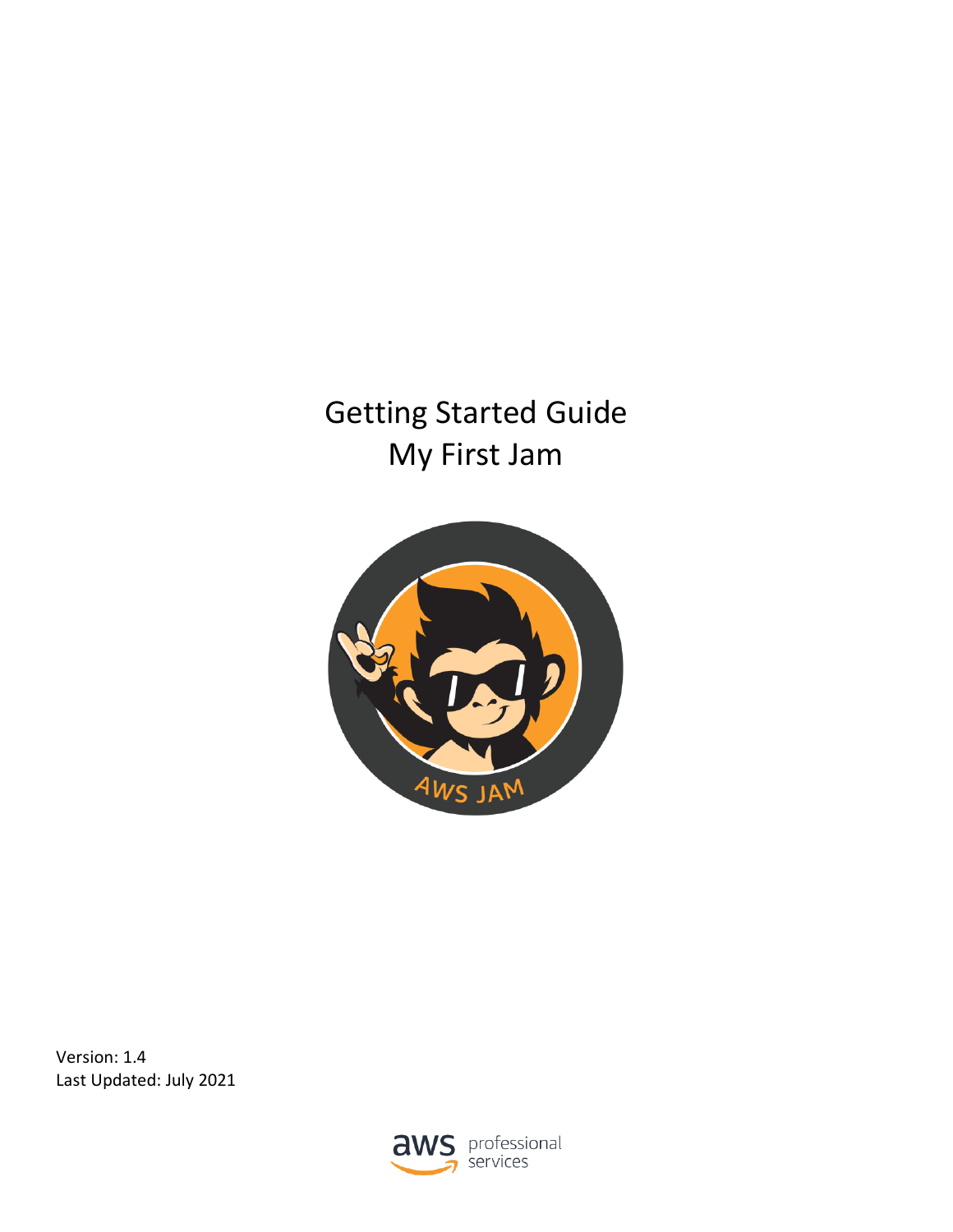

#### **Table of Contents**

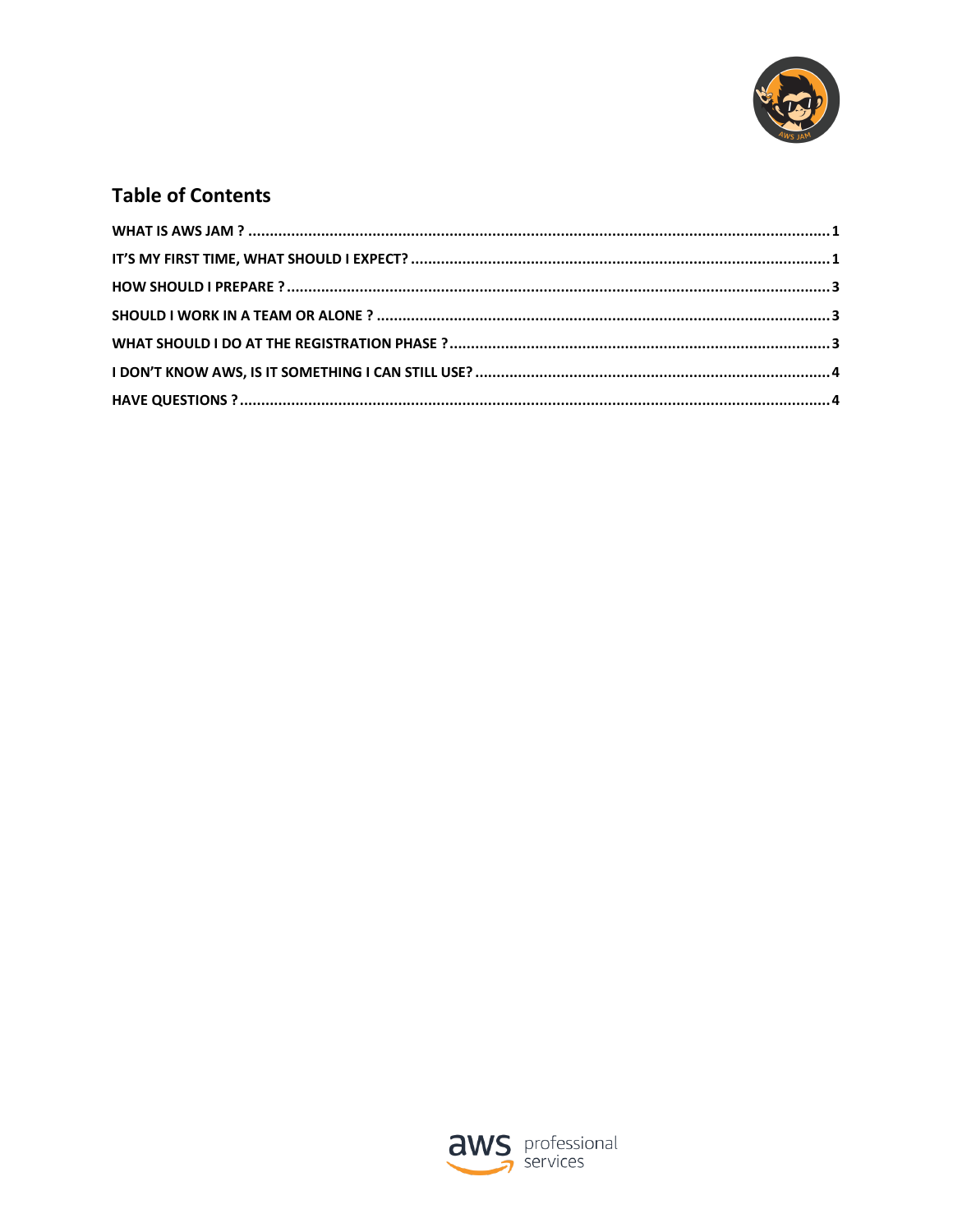

# <span id="page-2-0"></span>What is AWS Jam?

The AWS JAM is an event where participants experience a wide range of AWS services in a series of prepared scenarios that represent common use-cases and operational tasks, such as remediation at scale, automation, forensics, incident response, AI/ ML, DevOps, compliance and many others. The event is gamified, with teams competing to score points by completing a series of challenges over the course of the event. AWS provides access to pre-created infrastructure that is based on common use cases that participants use to determine what happened, how to best respond, and deploy appropriate solutions. The challenges have varying degrees of difficulty and points associated with them. A live leaderboard provides updates on stats and progress. Clues and guidance help your participants move through the challenges.

AWS Jam is based upon three core principles: play, learn, validate. It provides a practical, hands-on approach to learning on the AWS platform – and the ability to assess those skills in a way that reflects real-word usage of AWS. An AWS Jam is made up of a combination of challenges that allow participants to play around and experiment within the autoprovisioned AWS environments. While each challenge has a set of goals, the path to the solution is open-ended, allowing the participant freedom to play and learn by exploring different approaches and combinations of AWS services. Challenge hints are embedded in the scenario to prevent participants from wasting too much time or getting frustrated at a dead-end. AWS Jam not only has the ability to identify whether the goals were achieved, but can also programmatically validate that the solution captures best practices that are known to scale effectively. AWS Jam comes with over 140 challenges pre-created by subject matter experts to experience real-world problems. These challenges cover topics like security, DevOps, AI/ML, data analytics, migration tooling, and IoT. Customers also have the ability to design their own challenges – tailored to their particular environment and objectives. Upon the completion of an AWS Jam Event, event owners can access reports measuring the performance of their participants and suggestions on areas for improvement. The AWS Jam provides companies with the training and validation mechanisms they need to pursue their most important business outcomes and also provides individual employees an engaging, gamified way to develop and assess their skills.

# <span id="page-2-1"></span>It's my first time, what should I expect?

You are going to challenge your AWS skills by solving various scenarios that are presented to you throughout your Jam experience. You can choose to work with a team with different skills and strengths. Together with the team, you will have to build a strategy on the challenges you would like to solve and decide who is doing what. Sometime you will have to do research, or you will be the one who hands-on in the environment. Also, similar to a real use case from your organization, you will work with colleagues that may have domain expertise in security, networking, or databases to reach the optimum solution and leverage their knowledge.

There are two types of Jam sessions, that you would expect to see:

**Specialty Jam** – A specialty Jam is typically a 4 to 8 hours hands-on, fun competition session where you register with colleagues to create a team or join an existing team. You will work out to solve as many challenges you can and score points while trying to be among the first three teams winning the competition. The specialty Jam has typically 10-14 challenges on AWS services around a specific theme like security, DevOps, or analytics, or in some cases, it can be a variety of AWS services.

**Jam Lounge** – The Jam lounge is a hands-on event that can last from one day to a few weeks and allow you to register at any time while the event is on. You can choose to register with colleagues, join an existing team, or as an individual. The lounge has a long duration; feel free to get in and out and workout challenges in a self-paced manner and work at any time of convenience. ; In the Jam lounge, you can choose to learn best practices and new AWS features and explore the

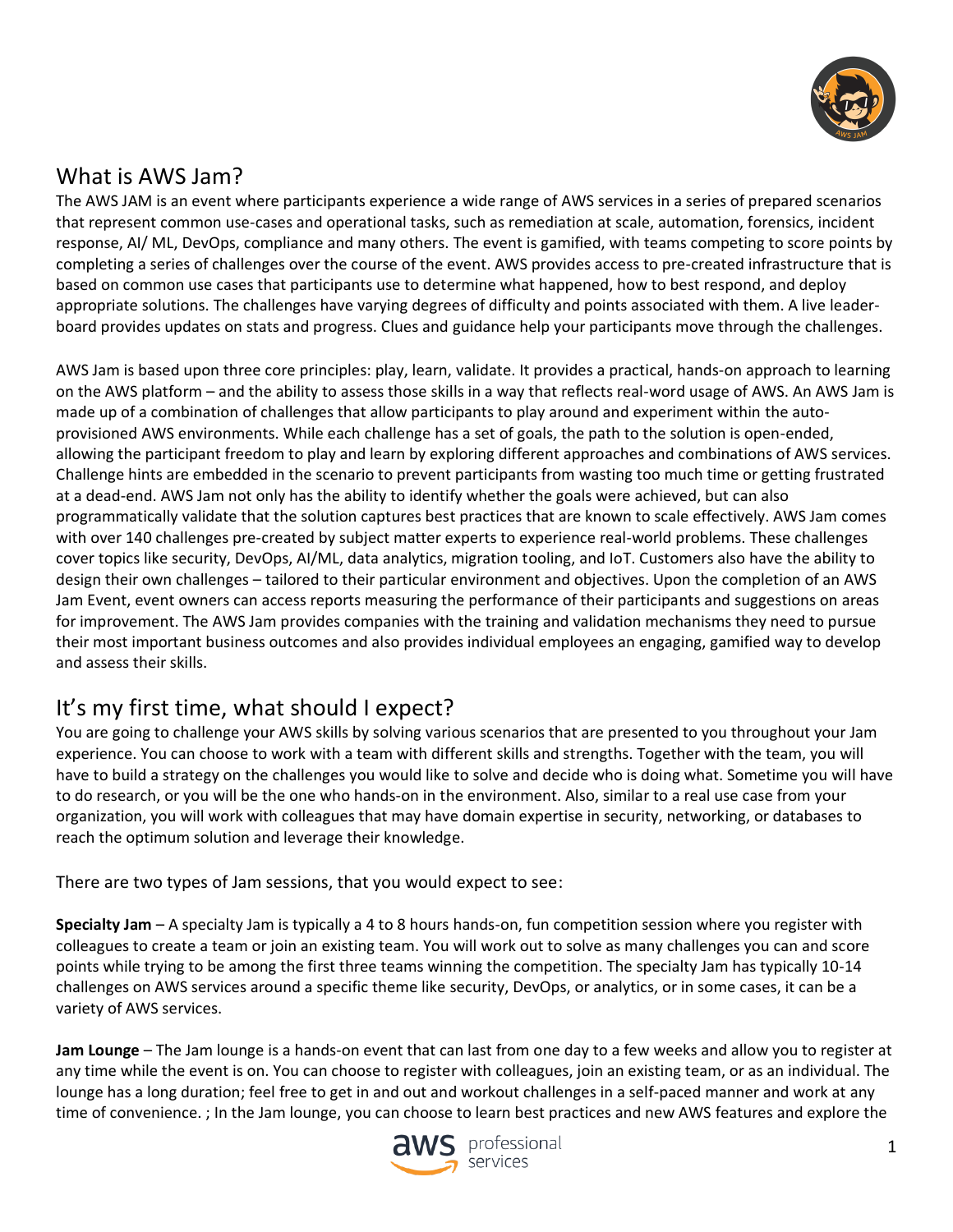

challenges and learn something new on the way. The lounge typically has 14 challenges, including various AWS services and domains like Security, DevOps, and Analytics or any other AWS service. To keep fun going, In the lounge You can always play to win, score points, and solve as many challenges as you can and maximize your point.

**Registration –** You will be provided with a secret key, which allows you to register for the event at any time before an event, sometimes the Jam may host a kick off broadcast, please review the event notes to see if there is one scheduled for your event. Please note that for some events you may be automatically assigned to a team, this will be done by an event facilitator after everyone has registered. For other events you will be prompted to either join an existing team or create a new team. We recommend that you find 2-3 teammates so you can practice the Jam together as a team. If you don't have a team, then it's recommended to try and join an existing team that has available places. It will also allow you to network with people you don't know.

**The Jam Application –** When you get into the Jam application, you will first have to register. Once done, you will have access to the event challenges that you have been designated to. When you are in the application and start the Jam, the session starts with the following:

- 1. **Team Chat** Locate the team chat in the bottom right corner of the page and introduce yourself to the team. Share your skills and level of knowledge in AWS.
- 2. **Team Video Conference**  During the Jam you can create video conference operate by chime meetings or coordinate with your team on a video conference tool you already working with.
- 3. **Team Audio/Video meeting** Locate the Team Video capability and video conference with your team as needed. To operate an audio/video meeting navigate to the team tab or within the team chat panel. A meeting can only be created by the team owner or if teams are auto assigned anyone can create a team meeting.
- 4. **Challenge sets** Take 5-10 minutes to browse the challenges and see what area you have most chances to get points. The challenges are spread over a "world map" if you see a "lock" icon on the challenges, it's not open, or the session has not started yet.
- 5. **Strategy** Agree with your teammates if you want to work together jointly on challenges or split challenges to pairs or individuals based on your skills.
- 6. **Communication** When you start work on a challenge , notify the other team members.
- 7. **Non-Active Members** If you have a teammate who is not active and want to remove him from the team, please raise a chat request with a facilitator. So in case, there is a new person coming to the Jam, he may want to join your team and increase your chance to win. Please note if you don't see the button, your event manager have not activated the support chat capability.
- 8. **Lab Details** Once you start work on a challenge, please note the AWS Lab account details are at the bottom of the page, pay attention to the account number and the region associated with it.
- 9. **AWS Lab Access** look for the "AWS Console" button at the top of the challenge page. You must start the challenge before you can access the lab environment.
- 10. **Output properties** look for this TAB on the left side of the screen are additional links and parameters that have been created as part of the challenges, and in many challenges, you will need these in order to complete the challenge.
- 11. **CLI Access** CLI access will be provided to you in multiple language scripts, locate those at the top of the page in the challenge page when you instructed to use those.
- 12. **Validate a Challenge** Some challenges require submitting an answer, and some challenges are validated automatically to check for completion. You will get instructions on how to complete a challenge. When you have a button on the challenge page that says "Check my Progress," you will know that the system will automatically verify that your challenge has been completed after you completed the challenge task.

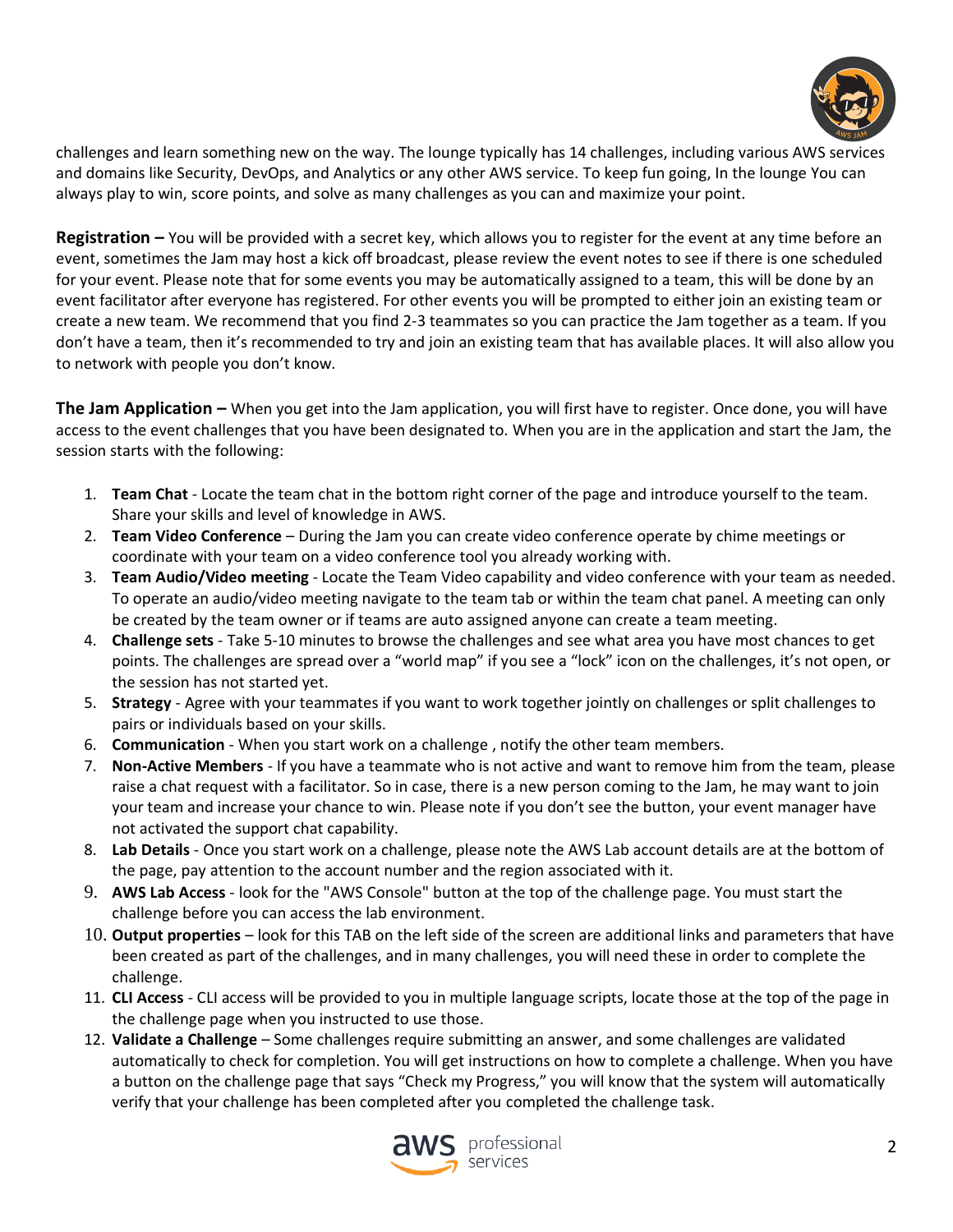

13. **Game dashboards** – On the top of the screen, you will have tabs and access to the game dashboard; in those tabs, you can see your team ranking, points earned, and additional trends to understand your success in the game.

# <span id="page-4-0"></span>How should I Prepare ?

AWS Jam is built on real-life scenarios, and typically jam challenges require a level of understanding across multiple domains.

Pre-requisites:

- 1. You should have hands-on experience on the AWS console, and you should know how to navigate the AWS services and have some experience with basic services like S3, VPC, EC2, KMS, cloud watch, cloud trail. We would recommend having a practitioner level. Please note that challenges can also involve lambda scripting and additional services and deep domain expertise, in that case, please consult with the Jam event manager for additional details.
- 2. Typically, a Jam event is either on a specific domain like DevOps or Security but could be a mix of domains, and you should know that before approaching the Jam Event.
- 3. AWS Jam does not provide a material for preparing for a session; in most cases, you will be notified of the highlevel theme. This will be a fair play among all of the participants.
- 4. It's highly recommended to work as a team to leverage the team skills as much as possible and widen the area of knowledge and ability to research.
- 5. In case you are not able to find a solution, don't worry. You can always use the clues provided to you as part of the challenge. There is a point deduction for using clues, but you will get the instructions on how to solve the challenge.
- 6. Please note that indifferent to a standard step-by-step, self-paced lab, the Jam challenges are not directly providing an answer to the solution, you should still use clues that will point you in the right direction to solve the challenges. As you unlock the clues, each clue will provide more and more precise details on how to approach the solution.

#### <span id="page-4-1"></span>Should I work in a team or alone?

The Jam challenges may be spread across multiple domains and skills set / knowledge, and each challenge can take one hour or more to solve. It's highly recommended to work as part of a team so you can brainstorm and maximize the points you can get by solving as many challenges as possible and winning the game.

#### <span id="page-4-2"></span>What should I do at the registration phase?

- 1. If you have not participated within an AWS Jam before, please register on the registration link provided above using your email and a password of your choice (please note, it's not the secret key). If you participated within a previous AWS Jam, just log in using your previously created credentials.
- 2. Once you have logged in, you may be asked to enter the secret key to the event. This is a key that you will get from the event administrator.
- 3. In public events, you will able to proceed to the next step only 30-90 minutes before the actual event starts. Until then you will be placed in the lobby and ask to come back prior the event starting time.
- 4. Then you will have one or more options based on the event settings.
	- **Find me a team:** The system will allocate you to a team.